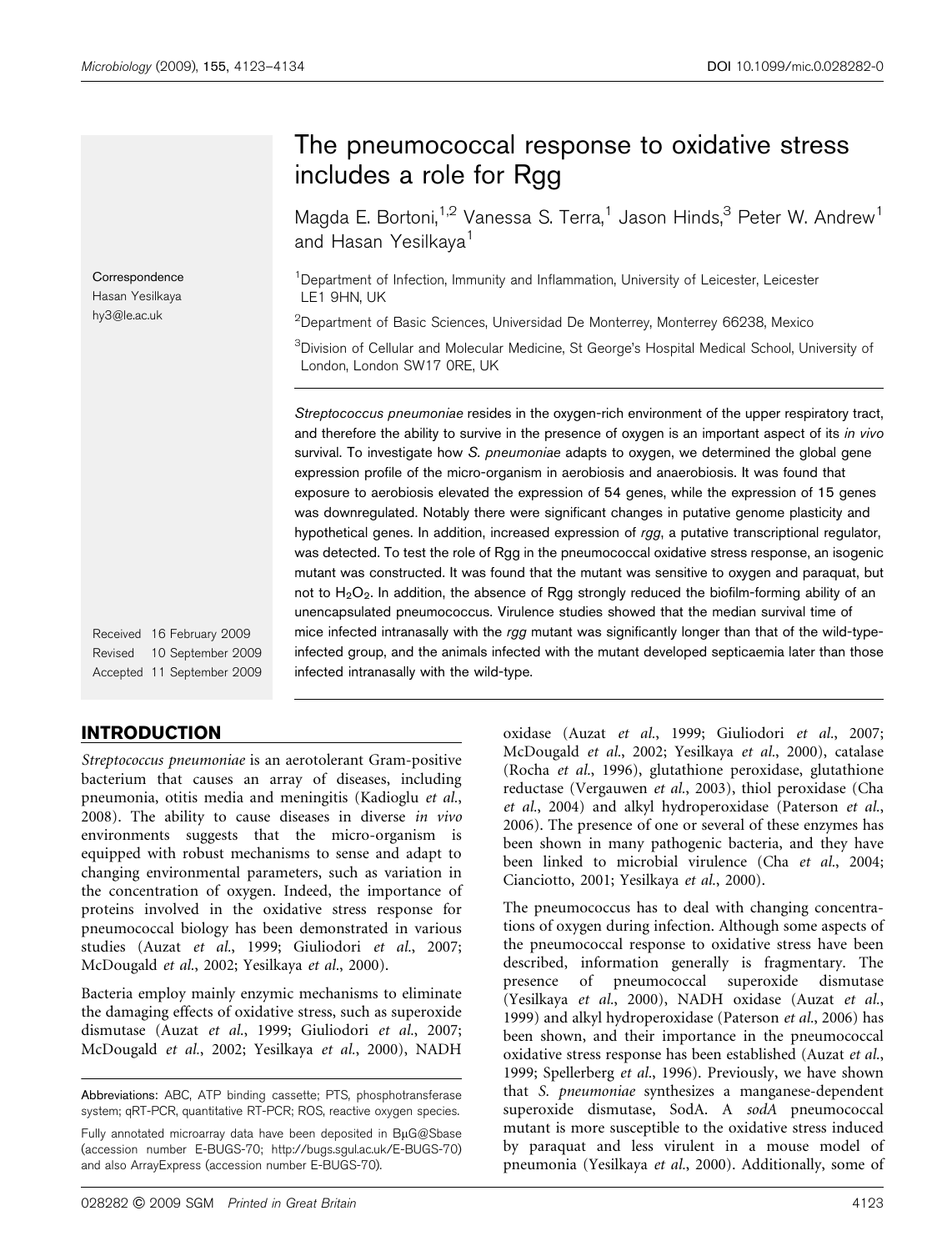the pneumococcal surface antigens have also been linked to oxidative stress response, such as pneumococcal surface antigen A, inactivation of which renders pneumococci susceptible to  $H_2O_2$  (Tseng et al., 2002; McCluskey et al., 2004).

In silico analysis of the pneumococcal genome revealed other genes whose products have been implicated in oxidative defence in other bacteria. However, their role in the pneumococcal oxidative response remains to be investigated. These genes include  $tpX$  (thiol peroxidase), SP0313 (glutathione peroxidase), nth (endonuclease III), and genes encoding several heat-shock proteins, such as groEL, groES and dnaK (Tettelin et al., 2002). Significantly though, the pneumococcus has neither catalase nor oxidative stress response regulators that are present in other microorganisms, for instance oxyR, soxRS and perR (Tettelin et al., 2002). Hence, the first aim of this work was to study the global oxidative stress response of S. pneumoniae.

Noteworthy within the pneumococcal oxidative stress response was rgg overexpression. This putative transcriptional regulator is present in several other Gram-positive bacteria, and has been shown to be involved in regulation of glutamate-dependent acid tolerance, the synthesis of glucosyltransferase, utilization of non-glucose carbohydrates, prophage induction and oxidative stress (Chaussee et al., 2003, 2004; Kreikemeyer et al., 2003; Pulliainen et al., 2008). However, there is no report on the contribution of Rgg to pneumococcal biology. Hence the second aim of this work was to define a role for Rgg in the pneumococcus. For this, we constructed an isogenic mutant strain and tested its response to oxidative stress, biofilm formation and virulence.

## METHODS

Bacterial strains and growth conditions. S. pneumoniae type 2 strain D39 and its unencapsulated derivative R6 were used in this study. Routinely, S. pneumoniae strains were grown in brain heart infusion (BHI) broth or tryptic soy broth (TSB), or on blood agar plates supplemented with 5 % (v/v) defibrinated horse blood, at 37 °C. Sicard's defined medium (Sicard, 1964) was used for oxygen, paraquat and  $H_2O_2$  susceptibility assays in order to eliminate the scavengers of reactive oxygen species (ROS) that may be found in rich medium. Where appropriate, spectinomycin  $(100 \text{ µg ml}^{-1})$  was added to the culture medium.

For micro-aerobic growth, tightly closed culture tubes were used. Anaerobic growth conditions were created by using GasPak Anaerobic System Envelopes (BD BBL) in a jar containing a platinum catalyst, and anaerobiosis was monitored with an anaerobic indicator (BD BBL Dry Anaerobic Indicator Strips). With this method, at the time of inoculation, there was 10% (v/v) dissolved oxygen, which decreased to  $2\%$  (v/v) by 2 h and to 0% by the time the bacteria reached mid-exponential phase at  $~4$  h (OD<sub>500</sub>  $~0.6$ ).

For aerobic growth, culture flasks were placed in a water bath at 37  $^{\circ}$ C with a stream of filtered air bubbled through the culture. The oxygen concentration remained at 20 % (v/v) until mid-exponential phase (OD<sub>500</sub>  $\sim$ 0.6), then the concentration dropped to  $\sim$ 10% by stationary phase  $OD_{500} \sim 1.3$ ).

Biofilm formation assay. The biofilm formation assay was done in flat-bottomed polystyrene tissue-culture plates (96-well plates; Sarstedt) as described previously (Oggioni et al., 2006). Frozen pneumococcal cultures (about  $1 \times 10^8$  c.f.u. ml<sup>-1</sup>) were diluted 1 : 100 in 200  $\mu$ l TSB and 100 ng ml<sup>-1</sup> competence-stimulating peptide (Inbios). After incubation at 37 °C for 18–24 h, the supernatant was decanted and wells were washed four times with 200 µl ice-cold TSB to remove planktonic cells. Then, 100  $\mu$ l TSB containing 10 % (v/v) glycerol was added and the biofilm was detached by 2 s sonication in a sonicating water bath. The biofilm-forming cells were quantified by plating on blood agar.

 $H_2O_2$  survival assay. Mid-exponential phase cultures (50 µl) (OD<sub>500</sub>)  $\sim$ 0.6), were centrifuged to remove supernatant and resuspended in an equal volume of PBS (pH 7.0). The bacteria were mixed with 50 µl  $H<sub>2</sub>O<sub>2</sub>$  (Sigma) to give a final concentration of 20 or 40 mM  $H<sub>2</sub>O<sub>2</sub>$ , and the reaction was incubated at 37  $\degree$ C for 5 or 20 min. The control reactions contained bacteria and PBS. c.f.u. were determined by serial dilution and plating on blood agar plates. The results were expressed as percentage survival relative to the control.

Paraquat-susceptibility assay. The pneumococcal inoculum was prepared as described above, and exposed to either 0.05 or 0.1 mM paraquat for 1 h. c.f.u. were determined by serial dilution and plating on blood agar plates. The results were expressed as percentage survival relative to the control.

RNA extraction and purification. The extraction of RNA was done as described previously (Stewart et al., 2002). The pneumococcal cultures were grown in BHI broth under aerobic or anaerobic conditions until mid-exponential phase  $(OD_{500} \sim 0.6)$ , and were immediately mixed with GTC solution [5 M guanidine isothiocyanate, 0.5 % (w/v) sodium N-lauryl sarcosine, 25 mM trisodium citrate (pH 7.0), 100 mM 2-mercaptoethanol and 0.5 %  $(v/v)$  Tween 80]. The bacteria were harvested by centrifugation at 5000  $g$  for 20 min and the pellet was resuspended in 1.2 ml RNAzol (Sigma). This was transferred to a RiboLyser blue matrix tube (Hybaid) and processed in a RiboLyser (Hybaid) at 6.5 power setting for 45 s. The RNA was extracted first with chloroform and then precipitated with 2-propanol. Finally, the RNA was treated with amplification grade DNase I (Invitrogen) before purification with an RNeasy Mini kit (Qiagen).

**Microarray experiments.** The R6 strain was used for microarray experiments. Microarray slides were obtained from the Bacterial Microarray Group at St. George's Hospital Medical School, University of London. The SPv1.1.0 array consisted of spotted PCR products that represent all of the genes in the S. pneumoniae TIGR4 and R6 genomes. The array design is available in BuG@Sbase (accession number A-BUGS-14; http://bugs.sgul.ac.uk/A-BUGS-14) and also ArrayExpress (accession number A-BUGS-14). The experimental procedures for microarray analysis followed previously reported methodology (Stewart et al., 2002), as briefly described below.

RNA (2-10 µg) extracted from strain R6 was labelled with either Cy3 or Cy5 dCTP (Invitrogen) during cDNA synthesis using SuperScript II reverse transcriptase (Invitrogen) and random primers (Invitrogen). Cy3- and Cy5-labelled cDNAs were mixed and purified using a MiniElute Purification kit (Qiagen). Microarray slides were pre-hybridized with freshly prepared pre-warmed pre-hybridization solution of  $3.5 \times$  SSC (3 M NaCl, 300 mM sodium citrate, pH 7.0) containing 0.1 % (v/v) SDS and 5 mg BSA ml<sup>-1</sup> for 20 min at 65 °C. The slides were thoroughly rinsed, first in sterile nano-pure water for 1 min and then in 2-propanol for a further 1 min. The excess liquid on the slide was removed by centrifugation at 500  $g$  for 5 min and hybridized within 1 h.

The hybridization mixture contained purified Cy3/Cy5-labelled cDNA samples in  $4 \times$  SSC and 0.3% (v/v) SDS in a total volume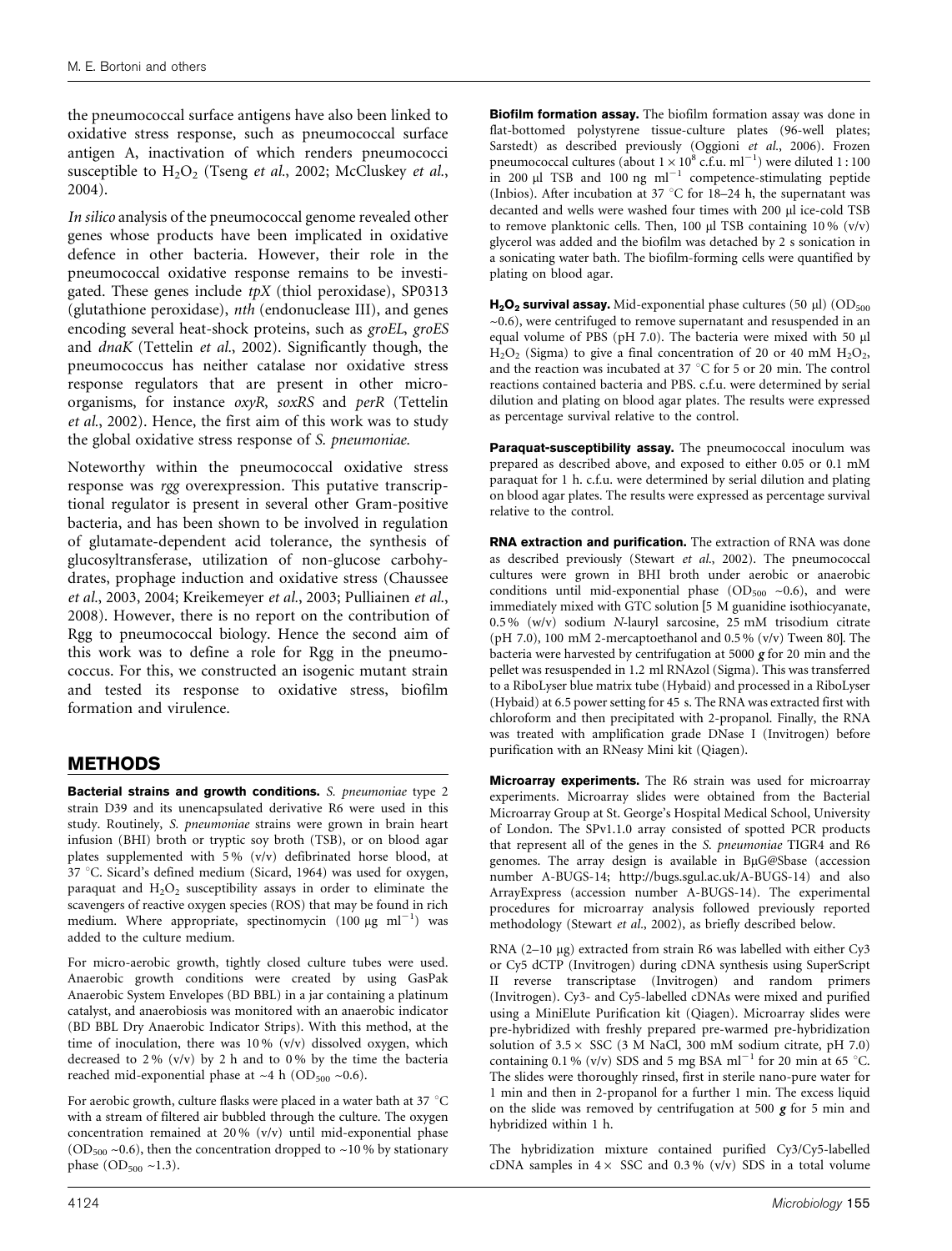of 23  $\upmu l.$  This was heated to 95  $^{\circ} \mathrm{C}$  for 2 min and left to cool slightly at room temperature. The slide was then incubated at 65  $\degree$ C in the dark for 16–20 h in a hybridization cassette. After this, the slide was washed for 2 min three times, first with  $1 \times$  SSC, 0.5 % (v/v) SDS, and then twice with  $0.6 \times$  SSC. Finally, the excess liquid was removed by centrifugation at 500 g for 5 min.

Analysis of microarrays. The microarray slides were scanned using an Axon GenePix 4000A microarray scanner, which utilizes GenePix 5.1 software (Molecular Devices) for identification and for a visual analysis of the quality of the spots. Each spot was visually assessed as 'good', 'bad' or 'not found'. 'Good' spots could be clearly distinguished from the background, and had an 'average' size. 'Bad' spots were affected by artefacts, such as lines of dye across the array, or were very small or too big, while 'not found' indicated the apparent absence of hybridization. The raw intensity data obtained from five independent experiments were normalized and further analysed using GeneSpring 7.3 software (Agilent Technologies). Data were subjected to LOWESS intensity-dependent normalization. This normalization method is commonly used for two-colour experiments and corrects

for dye incorporation artefacts (GeneSpring user manual). Statistically significant changes in gene expression between aerobic and anaerobic samples were determined as  $t$ -test  $P$  values <0.05 after Benjamini and Hochberg false discovery rate correction (Green & Diggle, 2007). Genes of interest were further identified by requiring  $>$ twofold differences in all five samples analysed. In addition, the microarray results for selected genes whose expression significantly altered in aerobiosis relative to anaerobiosis, were verified and confirmed by real-time quantitative RT-PCR (qRT-PCR) in order to ensure that dye affinity did not bias the results.

qRT-PCR. Two independent RNA preparations were used for qRT-PCR analysis. First-strand cDNA synthesis was performed on approximately 1 µg DNase-treated total RNA, immediately after isolation, using 200 U SuperScript II reverse transcriptase (Invitrogen) and random hexamers at 42  $^{\circ}$ C for 55 min (Yesilkaya et al., 2006). cDNA (15 ng) was amplified in a 20  $\mu$ l reaction volume that contained  $1 \times$  SYBR Green PCR master mix (Applied Biosystems) and 3 pmol of each primer (Table 1). The transcription level of specific genes was normalized to gyrB transcription, amplified

| Table 1. Primers used in this study |  |  |  |  |
|-------------------------------------|--|--|--|--|
|-------------------------------------|--|--|--|--|

| Primer                               | Primer sequence $(5'-3')$                      |
|--------------------------------------|------------------------------------------------|
| <b>Mutation primers</b>              |                                                |
| A-SOE-F                              | AAGGATCCAAGAGGCATACGCAGGCCAC                   |
| <b>B-SOE-R</b>                       | GTATTCACGAACGAAAATCGATCACGACCGAATGTTGAATATCTGC |
| $C-SOE-F$                            | GCATAACTTTCTCGTCCATATCGGACTTTTCCAATCTGCTCCATAG |
| D-SOE-R                              | AAGGATCCAAGTGATTGGCCTGCTTAACGAG                |
| MP127                                | CCGGGGACTTATCAGCCAACC                          |
| <b>MP128</b>                         | TACTAGCGACGCCATCTATGTG                         |
| <b>RGGF</b>                          | AAGAGGCATACGCAGGCCAC                           |
| RGGR                                 | AAGTGATTGGCCTGCTTAACGAG                        |
| specSOE-F                            | GATCGATTTTCGTTCGTGAATAC                        |
| specSOE-R                            | CGATATGGACGAGAAAGTTATGC                        |
| Primers for gene expression analysis |                                                |
| spr0186F                             | ACGGGGAAAGTCAGGACACTGG                         |
| spr0186R                             | TGGGTACTACCAGATGGCGTCC                         |
| spr0288F                             | ACCGCACTCCCTGCCAACGAG                          |
| spr0288R                             | ACTTTGACGACAACCAAAGCCGTTC                      |
| spr0674F                             | TGGCGGACACTTGAACCACG                           |
| spr0674R                             | ACGAGTTGTTGCTGCTGCAGTG                         |
| spd0674F                             | <b>ACACCCTGAAATCGGTGAAG</b>                    |
| spd0674R                             | AGCTGTTTTCTCGGGAGTCA                           |
| sp0806F                              | TCGTGTGGCTGCCAAGCGTG                           |
| sp0806R                              | GGCTGATCCACCAGCTGAGTC                          |
| spr1349F                             | ACCTGCTTTGAAGACACCTCATGT                       |
| spr1349R                             | TCAAGATAGCCCAAGCTTGCTCA                        |
| spr1367F                             | TGCTGAGGTGGTCAATCAGGCTCT                       |
| spr1367R                             | AGTTCCCCTTTCCCAAGAGGCA                         |
| spr1495F                             | AGTCGGCGACAAGGCGCTTG                           |
| spr1495R                             | CGACGTGTTTGAGTTGAGCAGATGC                      |
| spr1685F                             | TGCCTTGGTAGGACCTATGGCCT                        |
| spr1685R                             | ATCAAGGCTTGCCCCAAGGT                           |
| spr1932F                             | ATGCTTTTGGTGCTTCGATT                           |
| spr1932R                             | CTCGTGTAATCTGCCCGAAT                           |
| spr1933F                             | TCACTGAGACAAGCAACCGGAGG                        |
| spr1933R                             | ACCTCTTGCCAGAAAGAGGATCTCC                      |
| spr2012F                             | TCGTTCAGAGCGCTTGGGGACAG                        |
| spr2012R                             | ACATCCTTAGCACCAGCTTCTTCC                       |
|                                      |                                                |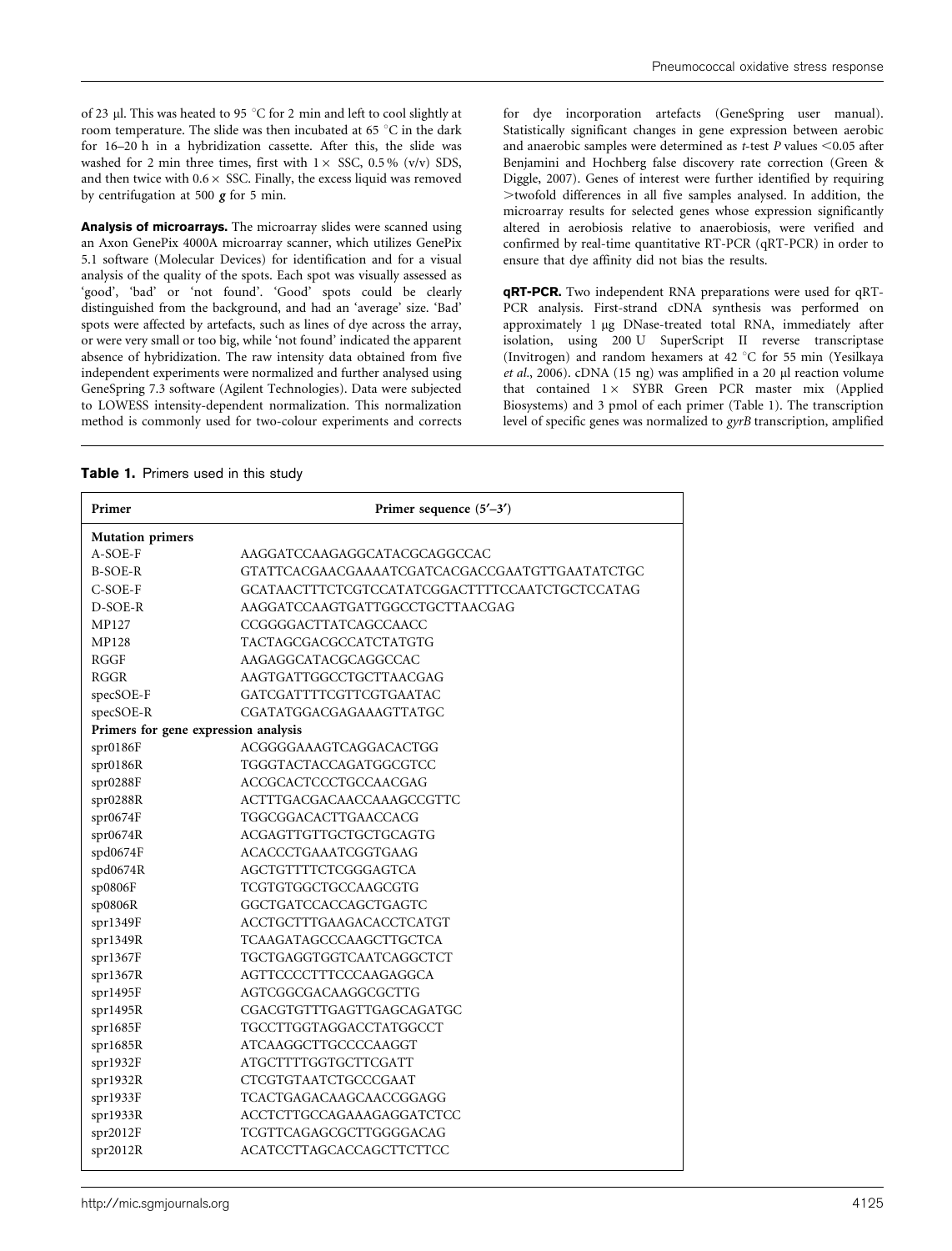Table 2. Genes identified by microarray that undergo a change of expression when S. pneumoniae R6 is grown under aerobiosis compared with growth anaerobically

The genes are divided into groups according to their predicted products. Genes expressed more in anaerobiosis are indicated with an arrow ( $\downarrow$ ). The annotation was based on the R6 genome (indicated by an 'SPR' prefix) (Hoskins et al., 2001), and genes specific for strain TIGR4 are indicated by an 'SP' prefix (Tettelin et al., 2002).

| Category and<br>gene ID                 | Gene                                                                 | Description                                     | Fold change     | P value   | qRT-PCR<br>confirmation* |
|-----------------------------------------|----------------------------------------------------------------------|-------------------------------------------------|-----------------|-----------|--------------------------|
| Known oxidative stress-related          |                                                                      |                                                 |                 |           |                          |
| SPR0674                                 | sodA                                                                 | Superoxide dismutase                            | 8               | 0.001     | 3.6(0)                   |
| SPR1495                                 | tpx                                                                  | Thiol peroxidase                                | 12              | 0.003     | 9.4(0.2)                 |
| Hypothetical and conserved hypothetical |                                                                      |                                                 |                 |           |                          |
| SPR0084                                 |                                                                      | Conserved hypothetical protein                  | $\overline{4}$  | 0.001     |                          |
| SPR0186                                 |                                                                      | Hypothetical protein                            | $\downarrow$ 12 | 0.002     | 0.3(0.09)                |
| SPR0289                                 |                                                                      | Hypothetical protein                            | $\downarrow$ 12 | 0.00007   |                          |
| SPR0429                                 |                                                                      | Conserved hypothetical protein                  | $\downarrow$ 7  | 0.007     |                          |
| SPR0643                                 |                                                                      | Hypothetical protein                            | 4               | 0.003     |                          |
| SPR0965                                 |                                                                      | Hypothetical protein                            | $\mathfrak{Z}$  | 0.001     |                          |
| SPR0966                                 |                                                                      | Conserved hypothetical protein                  | $\overline{4}$  | 0.0001    |                          |
| SPR0967                                 |                                                                      | Conserved hypothetical protein                  | $\overline{4}$  | 0.0001    |                          |
| SPR0968                                 |                                                                      | Hypothetical protein                            | 15              | 0.00001   |                          |
| SPR0895                                 |                                                                      | Conserved hypothetical protein                  | $\overline{4}$  | 0.002     |                          |
| SPR1129                                 |                                                                      | Hypothetical protein                            | 19              | 0.00005   |                          |
| SP1332                                  |                                                                      | Hypothetical protein                            | 16              | 0.00008   |                          |
| SP1346                                  |                                                                      | Conserved hypothetical protein                  | $\overline{4}$  | 0.00002   |                          |
| SPR1280                                 |                                                                      | Hypothetical protein                            | 6               | 0.0000002 |                          |
| SPR1313                                 |                                                                      | Hypothetical protein                            | 3               | 0.0001    |                          |
| SPR1348                                 |                                                                      | Hypothetical protein                            | $\overline{4}$  | 0.006     |                          |
| SPR1535                                 |                                                                      | Conserved hypothetical protein                  | 5               | 0.0007    |                          |
| SPR1537                                 |                                                                      | Hypothetical protein                            | $\overline{2}$  | 0.001     |                          |
| SPR1572                                 |                                                                      | Hypothetical protein                            | 3               | 0.0000003 |                          |
| SPR1623                                 |                                                                      | Hypothetical protein                            | 3               | 0.003     |                          |
| SP2004                                  |                                                                      | Hypothetical protein                            | $\overline{4}$  | 0.007     |                          |
| SPR1830                                 |                                                                      | Hypothetical protein                            | $\mathfrak{Z}$  | 0.0001    |                          |
| SPR1857                                 |                                                                      | Hypothetical protein                            | 5               | 0.0002    |                          |
| SPR1858                                 |                                                                      | Hypothetical protein                            | 6               | 0.00008   |                          |
| SPR1859                                 |                                                                      | Hypothetical protein                            | 4               | 0.0007    |                          |
| SPR1914                                 |                                                                      | Hypothetical protein                            | 3               | 0.0008    |                          |
| SPR1983                                 |                                                                      | Conserved hypothetical protein                  | 6               | 0.001     |                          |
| Bgl and PTS-related                     |                                                                      |                                                 |                 |           |                          |
| SPR1843                                 |                                                                      | Transcriptional regulator, BglG family          | 9               | 0.002     |                          |
| SPR1845                                 | sga                                                                  | Hexulose-6-phosphate isomerase                  | 5               | 0.0008    |                          |
| SPR1846                                 | sgh                                                                  | Hexulose-6-phosphate synthase                   | 6               | 0.0002    |                          |
| SPR1847                                 | PTS-EII                                                              | PTS system, IIA component                       | 6               | 0.01      |                          |
| SPR1849                                 | PTS-EII                                                              | PTS system, membrane component                  | 6               | 0.0004    |                          |
| <b>ABC</b> transporters                 |                                                                      |                                                 |                 |           |                          |
| SPR1281                                 | ABC-NBD                                                              | ABC transporter, multidrug efflux               | $\overline{4}$  | 0.001     |                          |
| SPR1289                                 | $\boldsymbol{ABC}\text{-}\boldsymbol{N}\boldsymbol{/}\boldsymbol{P}$ | ABC transporter, ATP-binding                    | 13              | 0.007     |                          |
| SPR1290                                 | $ABC$ -N/P                                                           | ABC transporter, ATP-binding                    | $\overline{4}$  | 0.00006   |                          |
| SPR1293                                 | ABC-NBD                                                              | ABC transporter, ATP-binding                    | 14              | 0.00009   |                          |
| SPR1294                                 |                                                                      | ABC transporter                                 | 5               | 0.0006    |                          |
| SPR1684                                 | fatD                                                                 | Iron-compound ABC transporter                   | $\downarrow$ 6  | 0.003     |                          |
| SPR1685                                 | fatC                                                                 | Iron-compound ABC transporter                   | $\downarrow$ 14 | 0.002     | 0.12(0.01)               |
| SPR1686                                 | fatE                                                                 | Iron-compound ABC transporter                   | $\downarrow$ 6  | 0.002     |                          |
| SPR1687                                 | fatB                                                                 | Iron-compound ABC transporter                   | $\downarrow$ 10 | 0.002     |                          |
| SPR1735                                 |                                                                      | ABC transporter permease protein                | 6               | 0.00003   |                          |
| Ribonucleotide reductase system         |                                                                      |                                                 |                 |           |                          |
| SPR0183                                 | nrdD                                                                 | Anaerobic ribonucleoside triphosphate reductase | $\downarrow$ 4  | 0.000002  |                          |
|                                         |                                                                      |                                                 |                 |           |                          |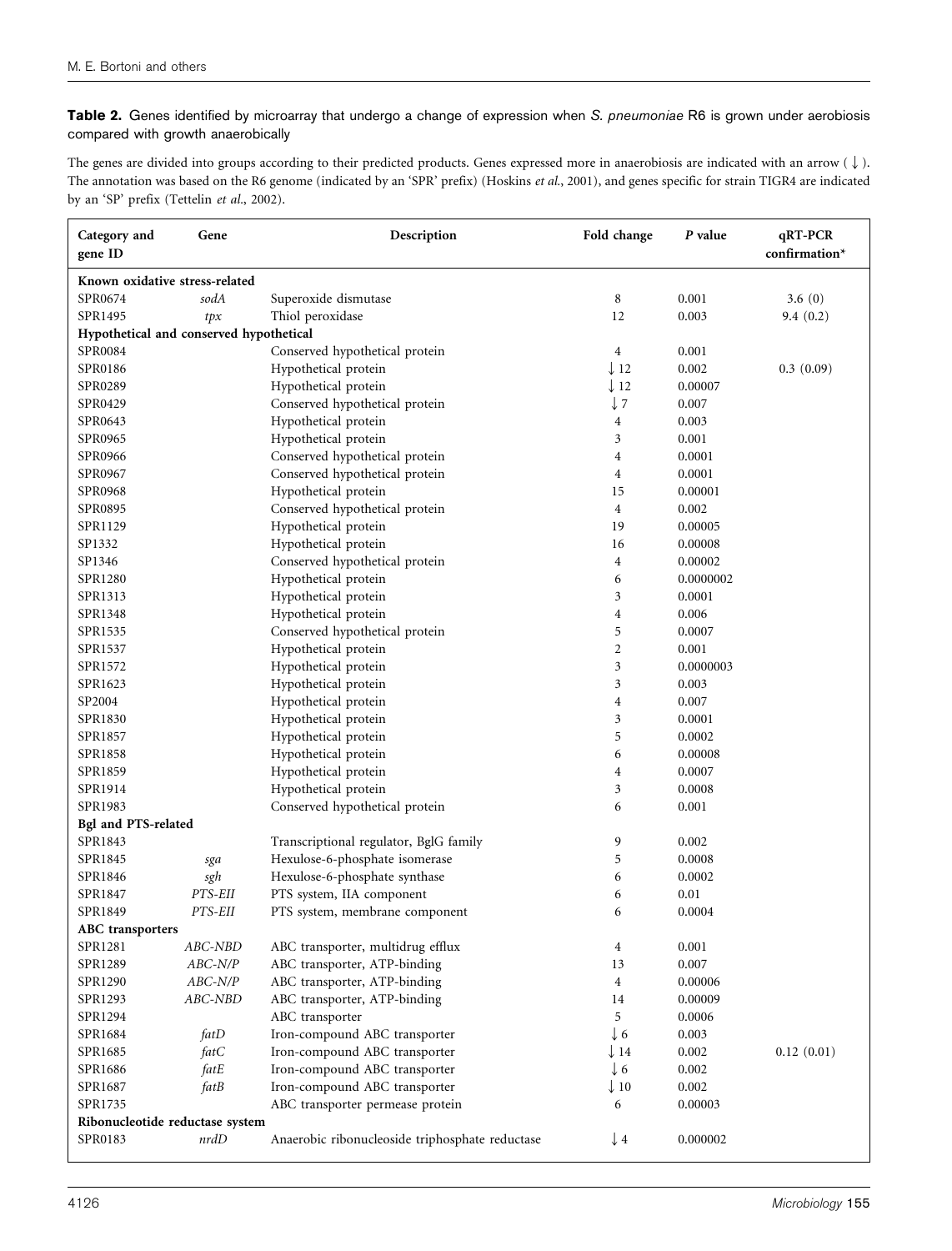#### Table 2. cont.

| Category and<br>gene ID     | Gene  | Description                                                          | Fold change     | P value  | qRT-PCR<br>confirmation* |
|-----------------------------|-------|----------------------------------------------------------------------|-----------------|----------|--------------------------|
| SPR0185                     | nrdG  | Anaerobic ribonucleoside triphosphate reductase<br>activating enzyme | $\downarrow$ 7  | 0.00001  |                          |
| SPR1065                     | nrdE  | Ribonucleoside-diphosphate reductase                                 | $\downarrow$ 3  | 0.000001 |                          |
| Competence                  |       |                                                                      |                 |          |                          |
| SPR1861                     | cglD  | Competence protein CglD                                              | 6               | 0.000003 |                          |
| SPR1862                     | cglC  | Competence protein CglC                                              | $\overline{4}$  | 0.0003   |                          |
| SPR2012                     | comFC | Competence protein ComF                                              | 12              | 0.007    | 0.4(0.09)                |
| Transposons and IS elements |       |                                                                      |                 |          |                          |
| SPR0644                     |       | Degenerate transposase                                               | 3               | 0.0005   |                          |
| SP1314                      |       | IS66 family element, Orf1                                            | 4               | 0.003    |                          |
| SPR1349                     |       | IS630-Spn1 related, Orf2                                             | 3               | 0.02     | 2.2(0.01)                |
| SPR1367                     |       | Transposase                                                          | 3               | 0.00005  | 2.1(0.1)                 |
| SPR1985                     |       | Degenerate transposase                                               | 6               | 0.007    |                          |
| SPR2016                     |       | Degenerate transposase                                               | 10              | 0.0001   |                          |
| SPR0957                     |       | Tn5252, relaxase, truncation                                         | $\overline{2}$  | 0.01     |                          |
| Others                      |       |                                                                      |                 |          |                          |
| SPR0184                     |       | Acetyltransferase, GCN5-related N-acetyltransferase<br>(GNAT) family | $\downarrow$ 7  | 0.00002  |                          |
| SPR0290                     | gno   | Oxidoreductase                                                       | $\downarrow$ 14 | 0.0005   |                          |
| SPR0288                     | kdgK  | Carbohydrate kinase, PfkB family                                     | $\downarrow$ 15 | 0.002    | 0.2(0.13)                |
| SPR0307                     | clpL  | ATP-dependent Clp protease                                           | $\downarrow$ 8  | 0.0001   |                          |
| SPR0415                     | pfl   | Formate acetyltransferase                                            | $\downarrow$ 4  | 0.004    |                          |
| SPR0630                     | thiE  | Thiamin-phosphate pyrophosphorylase                                  | $\overline{4}$  | 0.0002   |                          |
| SPR0960                     | mutR  | Similar to positive transcriptional regulator MutR                   | 3               | 0.0009   |                          |
| SPR0918                     | asd   | Aspartate beta-semialdehyde dehydrogenase                            | 5               | 0.0001   |                          |
| SPR1239                     | amy   | Alpha-amylase precursor                                              | 3               | 0.001    |                          |
| SP1759                      |       | Preprotein translocase                                               | 6               | 0.003    |                          |
| SP1767                      |       | Glycosyltransferase                                                  | 12              | 0.03     |                          |
| SPR1933                     | rgg   | Positive transcriptional regulator of glucosyltransferase            | 11              | 0.0003   | 3.2(0.03)                |

\*The microarray results were verified by measuring the expression of selected genes by qRT-PCR. The SD is indicated in parentheses.

in parallel with sp0806F and sp0806R primers. The reactions were performed in triplicate using the following cycling parameters with a MX4000 real-time PCR cycler (Stratagene): 1 cycle of 10 min at 95  $^{\circ}$ C followed by 40 cycles of 30 s at 95 °C, 1 min at 55 °C, and 30 s at 72  $\degree$ C. The results were interpreted using the comparative cycle threshold  $(C_T)$  method (Livak & Schmittgen, 2001).

Construction of rgg mutants. Two rgg mutant strains were constructed: an insertion mutant in the encapsulated D39 strain background, designated rggM, and an insertion–deletion mutant in the unencapsulated D39 derivative R6, designated  $\Delta rgg$ . The mutations were made in two strain backgrounds in order to assess whether the presence of capsule would mask the effects of the rgg mutation on biofilm formation, and the encapsulated mutant was constructed to assess the effect of the mutation on virulence. The list of the primers that were used to construct the mutants is given in Table 1. To construct the rggM mutant, the chromosomal region between nucleotides 1 921 440 and 1 923 338, containing the rgg (SPD1952) coding sequence, was amplified with the RGGF and RGGR primers. The amplified products were incubated with Himar1 transposase (Lampe et al., 1996) and plasmid pR412, which contains the mariner mini-transposon conferring spectinomycin resistance (Martin et al., 2000). Then, the in vitro-mutagenized DNA was transformed into the pneumococcus using competence-stimulating

peptide (Alloing et al., 1996). Transformants were selected for spectinomycin resistance, and insertion of the resistance cassette was confirmed by sequencing, and PCR by combining transposon-specific primers MP127 or MP128 with chromosomal primers RGGF or RGGR, respectively.

To construct the rgg insertion–deletion mutant in R6, the splicing by overlap extension (SOEing) PCR method was used (Horton et al., 1990). The 487 bp fragment containing 31 nt of rgg and its upstream sequence was amplified with C-SOE-F and D-SOE-R, while a 561 bp fragment containing 8 nt of rgg and its downstream sequence was amplified using A-SOE-F and B-SOE-R primers. A 1184 bp spectinomycin-resistance gene was amplified from pDL278 with specSOE-F and specSOE-R, which incorporated ends complementary to B-SOE-R and C-SOE-F primers. Finally, equimolar amounts of amplicons containing DNA upstream and downstream of rgg, as well as the spectinomycin-resistance cassette, were mixed, and fused by PCR using A-SOE-F and D-SOE-R primers. The amplicons were gelpurified (Qiagen) and transformed into R6 as above, and the mutation was confirmed by PCR and sequencing.

In vivo virulence studies. Female MFI outbred mice, weighing 30 to 35 g, were obtained from Harlan Olac. A standardized inoculum was prepared as described previously (Yesilkaya et al., 2000). Mice were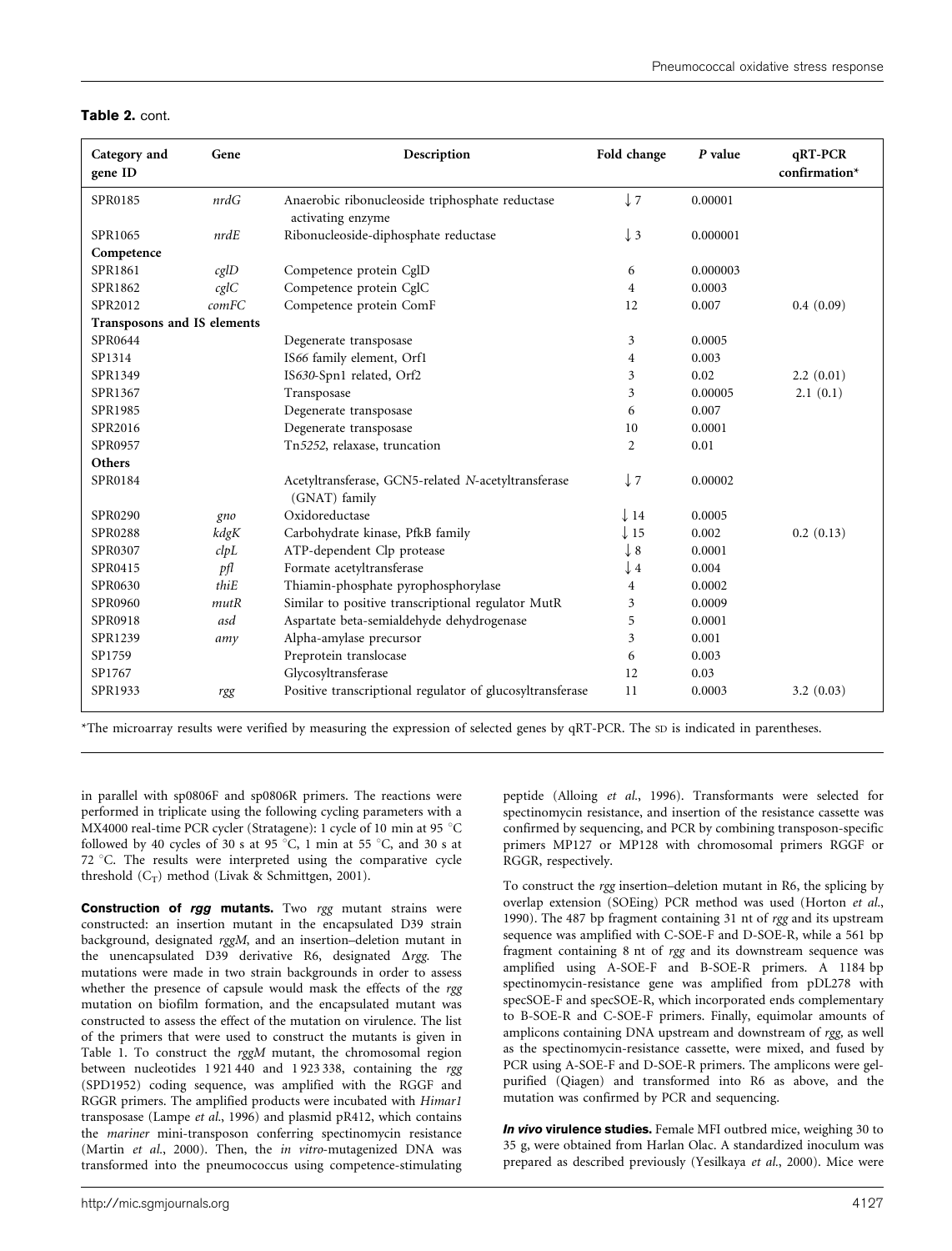lightly anaesthetized with 2.5 % (v/v) fluothane (Zeneca) over oxygen (1.5–2 l min<sup>-1</sup>). A 50 µl sample of PBS containing  $5 \times 10^5$  c.f.u. S. pneumoniae was administered into the nostrils. Mice were monitored for clinical signs (progressively starry coat, hunched appearance and lethargy) (Morton, 1985) for 7 days by the researchers and animal housing facility staff who were blinded to the identity of mice, and those that reached the severely lethargic stage were accepted to have reached the end point of the assay and were killed humanely. The time to this point was defined as 'survival time'. Mice that were alive for 7 days after infection were deemed to have survived the infection. To express the disease signs numerically, a score of 2, 4 or 6 was given if the mouse was hunched, had a starry coat, or was lethargic, respectively. Median survival time was analysed by the Mann– Whitney U test.

To detect bacteria in the blood, approximately 20 µl venous blood was obtained from intranasally infected mice at predetermined time points after infection. Viable counts in blood were determined on selective and non-selective media.

# RESULTS

### Analysis of microarray data

The microarray data indicated that the expression of 69 genes was affected in aerobiosis compared with anaerobiosis: 54 genes were upregulated and 15 were downregulated (Table 2). The microarray results were also confirmed by qRT-PCR for selected genes (Table 2).

Expression of sodA (which encodes a manganese cofactored superoxide dismutase) and tpx (which encodes a thiol peroxidase) increased in aerobiosis. This is consistent with their known importance in the oxidative stress response of bacteria (Atack et al., 2008; Yesilkaya et al., 2000). Moreover, upregulation of the gene for the oxygensensitive pyruvate formate lyase (pfl) in anaerobiosis (Neves et al., 2005) indicated that the anaerobic condition was adequately established in this study. The expression of groES, groEL, dnaK, ahpD, SP0313 (glutathione peroxidase) and nox, which are known to take part in the oxidative stress response in other bacteria, was unaltered in aerobiosis, presumably due to use of air in this study instead of  $H_2O_2$  or paraquat (Chang et al., 2005, 2006; Mostertz et al., 2004). On the other hand, the transcription of a number of other genes not directly involved in the oxidative stress response displayed an altered pattern of expression. These were hypothetical and conserved hypothetical genes of unknown function and those annotated by homology as genes for genome plasticity, ATP binding cassette (ABC) transporters, ribonucleotide reductase system, Bgl and phosphotransferase system (PTS)-related genes (Lanie et al., 2007; Tettelin et al., 2002).

### Involvement of rgg in the oxidative stress response

The Rgg family of transcriptional regulators is found in Gram-positive bacteria (Chaussee et al., 2003). These include the Rgg and RggD of Streptococcus gordonii, GadR of Lactococcus lactis, Rgg or RopB of Streptococcus

pyogenes and MutR of Streptococcus mutans (Chaussee et al., 2003; Vickerman et al., 2003). In other streptococci, Rggtype regulators have been linked to regulation of adherence, colonization, biofilm formation, carbohydrate and amino acid metabolism, as well as the oxidative stress response (Chaussee et al., 2003, 2004; Pulliainen et al., 2008; Vickerman et al., 2003).

In aerobiosis, SPD1952 (SP2123 and SPR1933 in TIGR4 and R6 genomes, respectively) expression was elevated 11 fold compared with in anaerobiosis. This gene was designated rgg, since its deduced amino acid sequence shares significant identity with other Rgg-type transcriptional regulators in S. gordonii (46 %), Streptococcus sanguinis (45 %), Streptococcus thermophilus (32 %) and S. pyogenes (26 %) (Fig. 1). Characteristically, Rgg-type transcriptional regulators contain a helix–turn–helix motif in the N-terminal region (Dmitriev et al., 2008). This motif in SPD1952 shares a sequence identity of 59, 57, 38 and 30 % with the same motif in S. gordonii, S. sanguinis, S. thermophilus and S. pyogenes, respectively (Fig. 1). rgg is present in all sequenced pneumococcal genomes (www.ncbi.nlm.nih.gov), but in TIGR4 SP2123 contains a frameshift in its sequence, possibly leading to an inactive protein. In addition to SPD1952, there are an additional four rgg paralogues, SPD0144, SPD0939, SPD0999 and SPD1518, which exhibit 24, 26, 33 and 23 % homology to SPD1952, respectively (Fig. 2) (Dmitriev et al., 2008). Because of the importance of Rgg in streptococcal biology (Chaussee et al., 2004, 2003; Kreikemeyer et al., 2003; Pulliainen et al., 2008), it was decided to study the role of the annotated rgg in the context of the pneumococcal oxidative stress response.

### The rgg mutant exhibits susceptibility to oxidative stress

As expression of rgg was found to be elevated in aerobiosis, we reasoned that in the absence of Rgg, pneumococci should be more susceptible to oxidative stress. The results showed that the mutant grew as well as the wild-type parental strain under anaerobic conditions in Sicard's defined medium  $(0.48 \pm 0.05 \text{ h}^{-1}, \text{ n=4})$ . However, under aerobic conditions, the mutant demonstrated a significant growth impairment. While the growth rate of the parental D39 strain was 0.45 h<sup>-1</sup> ( $\pm$ 0.03, n=4), the growth rate of rggM was significantly lower: 0.34 h<sup>-1</sup> ( $\pm$ 0.03, n=4)  $(P<0.05)$ . In terms of yield, there was no difference between rggM and D39 (data not shown).

To determine whether Rgg is involved in protection against internally produced superoxide, the pneumococcal strains were exposed for 1 h to 0.05 or 0.1 mM paraquat, a redoxactive compound that generates intracellular superoxide in the presence of oxygen. Neither concentration affected the survival of D39 compared with unexposed controls (Fig. 3)  $(P>0.05)$ . However, the percentage survival of rggM declined to 68% ( $\pm$ 3, n=3) and 41% ( $\pm$ 4, n=3) after exposure to 0.05 and 0.1 mM paraquat, respectively  $(P<0.05)$ .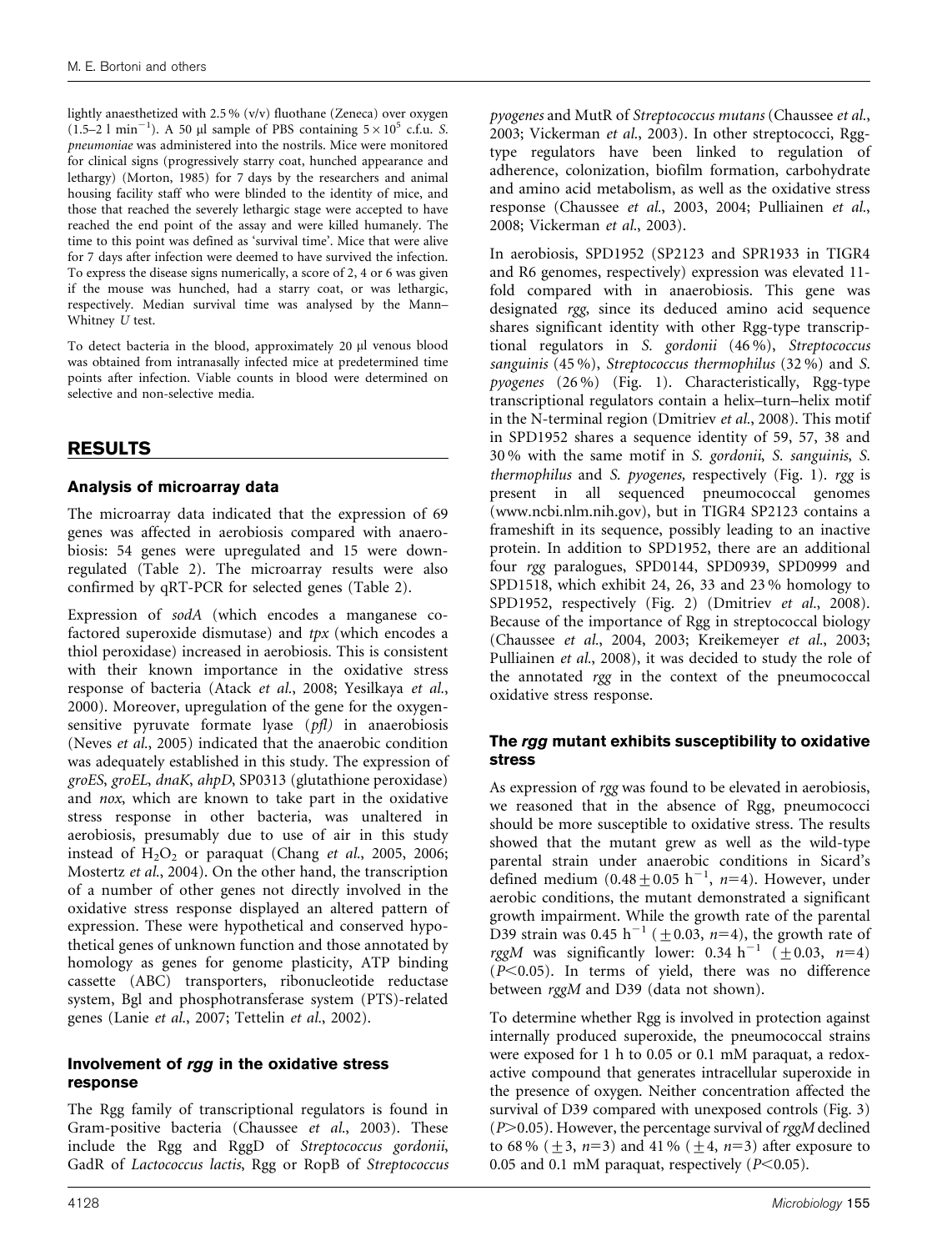| SPD1952<br>SG00500<br>SSA0615<br>STR1572<br>SPY0496 | -MEQIGKVFRQLRESRNISLRQATGGQFSPSMLSRFETGQSELLVEKFLF<br>-MTOLGOVFRFFREARHISLSEATGGEFSKSMLSRFENGQSELSAQKLFS<br>-MEHLGQVFRSFREARHISLSEATGREFSKSMLSRFENGQSELSAQKLFS<br>-MKEFGAIFKKFRKSRGIRLKDVAKAGISTSQLSRFEKGQTDLTITKFML<br>MEKELGKTLRRLRKGKQVSISFLADEYLSKSQISRFERGESEITCSRLLN                                                                                                                                                                                                                                                                                                                                                                                                                                             |
|-----------------------------------------------------|------------------------------------------------------------------------------------------------------------------------------------------------------------------------------------------------------------------------------------------------------------------------------------------------------------------------------------------------------------------------------------------------------------------------------------------------------------------------------------------------------------------------------------------------------------------------------------------------------------------------------------------------------------------------------------------------------------------------|
|                                                     | $2:5^{\times}$ , $2:2^{\times}$ , $2:2:2:3:3:3$ , $2:3:3$ , $2:3:3$ , $2:3:3$ , $2:3:3$ , $2:3:3$ , $2:3:3$ , $2:3:3$ , $2:3:3$ , $2:3:3$ , $2:3:3$ , $2:3:3$ , $2:3:3$ , $2:3:3$ , $2:3:3$ , $2:3:3$ , $2:3:3$ , $2:3:3$ , $2:3:3$ ,<br>: 1: 1                                                                                                                                                                                                                                                                                                                                                                                                                                                                        |
| SPD1952<br>SG00500<br>SSA0615<br>STR1572<br>SPY0496 | ALENISASVEEILFLARGFOYDTDSELRKEITDVLEPKNIAPLEDLYRRE<br>ALSAIHTETEEFTVAAGIQDHHSHKELLNQIQELLQTNQLNLLEKLY-LE<br>ALSAIHTETEEFTVAAGIODHHSHKELLSOIODLLOANOLDLLEELY-LE<br>ILDEINMPIDEFMYAVHDFHRDDLNELLSKIRLFVSTHDIDGLKKLLNSO<br>LLDKLNITIDEFVSAHSKTHTHFFTLLSOARKCYAEKNVVKLTKLLK---<br>$\ldots$ $\star$ .<br>$*$ , :<br>$, *$ .<br>$\star$<br>$\mathbf{r}$<br>$\mathbf{r}$<br>$2 - 2$                                                                                                                                                                                                                                                                                                                                           |
| SPD1952<br>SG00500<br>SSA0615<br>STR1572<br>SPY0496 | YQKHAHSYNKQKHILNAIIIKSYMKSIDERVDLTAEEGKVLHDYLFSTEI<br>KKKISOKSKESNDWVERLIVKAYLCALKESEKASPDELDFLHDYLFSVDI<br>KEKITOKSKKASDWVERLIVKAYLCALKESEKASPGELDFLHDYLFSVDI<br>LE--SEPKREKFHHINTILLKIRLQDLSGESYYTQEDLADLTDYLFSVEY<br>--------DYAHKDYERTMIKAILFSIDSSIAPSOEELTRLTDYLFKVEO<br>$*$ ****<br>$\mathbf{r} = \mathbf{r} + \mathbf{r} + \mathbf{r} + \mathbf{r} + \mathbf{r} + \mathbf{r} + \mathbf{r} + \mathbf{r} + \mathbf{r} + \mathbf{r} + \mathbf{r} + \mathbf{r} + \mathbf{r} + \mathbf{r} + \mathbf{r} + \mathbf{r} + \mathbf{r} + \mathbf{r} + \mathbf{r} + \mathbf{r} + \mathbf{r} + \mathbf{r} + \mathbf{r} + \mathbf{r} + \mathbf{r} + \mathbf{r} + \mathbf{r} + \mathbf{r} + \mathbf{r} + \mathbf{r} + \mathbf$ |
| SPD1952<br>SG00500<br>SSA0615<br>STR1572<br>SPY0496 | WGIYELNLFSVSSPFLSVSLFTRYVREMVRKSDFLMEMSGNRNFFHTILL<br>WGRYELKLFSICTPVLFLDLFSOYTKEILSRNDFTALFANNRNTLHTTFL<br>WGRYELNLFSVCTPVLSLDLFSOYTKEILSRKDFAALFANNRNTLHTTFL<br>WGYYELLIFANTLDVLNHETLMVLAKEMSRRSDFYKEIPNNRRMISTMLL<br>WGYYEIILLGNCSRFMNYNTLFLLTKEMVASFAYSEONKTNKMLVTOLSI<br>** **: ::.<br>1: 1: 1: 1: 1<br>$^{\star}$ :<br><b>Contractor</b><br>$\cdot$<br>$\sim$                                                                                                                                                                                                                                                                                                                                                    |
| SPD1952<br>SG00500<br>SSA0615<br>STR1572<br>SPY0496 | NGFLASIECEKFTNAYYFKRVIEEHFYKENETYFRIVYLWAEGLLDSKOG<br>NGYLLAISOENIAHADYFOOVIERHFYEENETYFRIVYLFAOGELACLKG<br>NGYLLAISQENITQADYFQQVIERHFYEENETCFRIVYLFAQGELICLKG<br>NVYITCIEREELIDALYFEKQLNQCFFIETEIYERLVFQYAQNYYQYKKE<br>NCLIISIDHSCFEHSRYLINKIDLLLRDELNFYEKTVFLYVHGYYKLKOE<br>$\frac{1}{2}$ : $\frac{1}{2}$ , $\frac{1}{2}$ , $\frac{1}{2}$ , $\frac{1}{2}$ , $\frac{1}{2}$ , $\frac{1}{2}$ , $\frac{1}{2}$ , $\frac{1}{2}$ , $\frac{1}{2}$ , $\frac{1}{2}$ , $\frac{1}{2}$ , $\frac{1}{2}$ , $\frac{1}{2}$ , $\frac{1}{2}$ , $\frac{1}{2}$ , $\frac{1}{2}$ , $\frac{1}{2}$ , $\frac{1$<br>*<br>÷                                                                                                                      |
| SPD1952<br>SG00500<br>SSA0615<br>STR1572<br>SPY0496 | RVKEGQKKMEDAVRIFEMLGCNKSAEYYRNTTEC----------------<br>QKKEGLAQMEKAVDIFQILNCQHSADYYQEALEAAFQKYSK---------<br>KTEEGLTOMKOAIDIFRILNCOHSADCYOEALDTAFOKYSK---------<br>GNNOSIIEMKKYIGAMKLAGSEHIAKTYEAHLKKLIEENS--------<br>EMS-GEEDMROALOIFKYLGEDSLYYSYKEHYROIVLGGKGDEDWSEADL<br>$\ldots$ $\ldots$ $\ldots$ $\ldots$ $\ldots$<br>$^\star$ .                                                                                                                                                                                                                                                                                                                                                                                 |

Fig. 1. Alignment of deduced amino acid sequences of Rgg/MutR family proteins. SPD1952, S. pneumoniae D39 Rgg (accession number YP817340); SGO0500, S. gordonii RggD (accession number 5599480); SSA0615, S. sanguinis RggD (accession number 4806754); STR1572, S. thermophilus MutR (accession number 3166136); and SPY0496, S. pyogenes MutR (accession number 900726). Multiple alignments were performed using the CLUSTAL W program. Asterisks indicate that the aligned residues are identical. Substitutions assumed to be conservative or semi-conservative by CLUSTAL W are indicated by (:) and (.), respectively. The helix–turn–helix motif is indicated in bold type.

The pneumococcus produces  $H_2O_2$  under nutrient-rich and aerobic conditions, predominantly by the action of pyruvate oxidase (Pericone et al., 2003). Although the amount of  $H_2O_2$  produced by S. pneumoniae is lethal for many micro-organisms, pneumococcal growth is not inhibited at high concentrations of endogenously produced  $H<sub>2</sub>O<sub>2</sub>$  (Pericone *et al.*, 2003). However, the factors affecting  $H<sub>2</sub>O<sub>2</sub>$  resistance are not known entirely. Due to the involvement of Rgg in the oxidative stress response, we tested whether Rgg has any role in protection against  $H_2O_2$ . It was found that exposure to 20 and 40 mM  $H_2O_2$  for 20 min resulted in a similar level of killing of both  $rggM$ and the parent D39 strain  $(P>0.05)$  (Fig. 4). For example, while 92 % ( $\pm$ 4.2, n=3) of D39 and 89 % ( $\pm$ 3.4, n=3) of rggM survived 20 mM  $H_2O_2$ , 40 mM exposure resulted in a decline in survival to 75 % ( $\pm$ 1.1, n=3) and 73 % ( $\pm$ 1.9,  $n=3$ ) for rggM and wild-type, respectively. This suggested that Rgg does not afford protection against  $H_2O_2$ .

Analysis of expression of genes downstream of rgg indicated the absence of any polar effect in the mutant. Firstly, the microarray data did not show that the expression of downstream genes was affected by different oxygen concentrations, ruling out their involvement in the oxidative stress response and co-regulation with rgg. Secondly, qRT-PCR analysis confirmed that the expression of SPD1951, the gene immediately downstream of rgg, was not significantly different in rggM  $(1.4 \pm 0.2 \text{-} \text{fold}, n=3)$ compared with D39, in which the normalized (with gyrB) expression was assumed to be 1 ( $P > 0.05$ ).

### sodA and tpx expression in rggM

As sodA and tpx expression was elevated in aerobiosis, the involvement of Rgg in the regulation of these genes was investigated. qRT-PCR analysis of sodA and tpx in rggM showed that while sodA expression was not greatly different  $(1.6 \pm 0.2\text{-fold}, n=3)$  from that in D39, tpx expression was significantly higher in rggM (2.6  $\pm$  0.2-fold, n=3) than in D39 ( $P<0.05$ ), implying that tpx is under the negative control of Rgg. As thiol peroxidase is important for removal of  $H_2O_2$ , upregulation of tpx in rggM may partly explain why rggM survival was not affected by  $H_2O_2$ .

### Role of Rgg in biofilm formation

Biofilm-forming ability has an important link to pneumococcal virulence, as has recently been reported (Muñoz-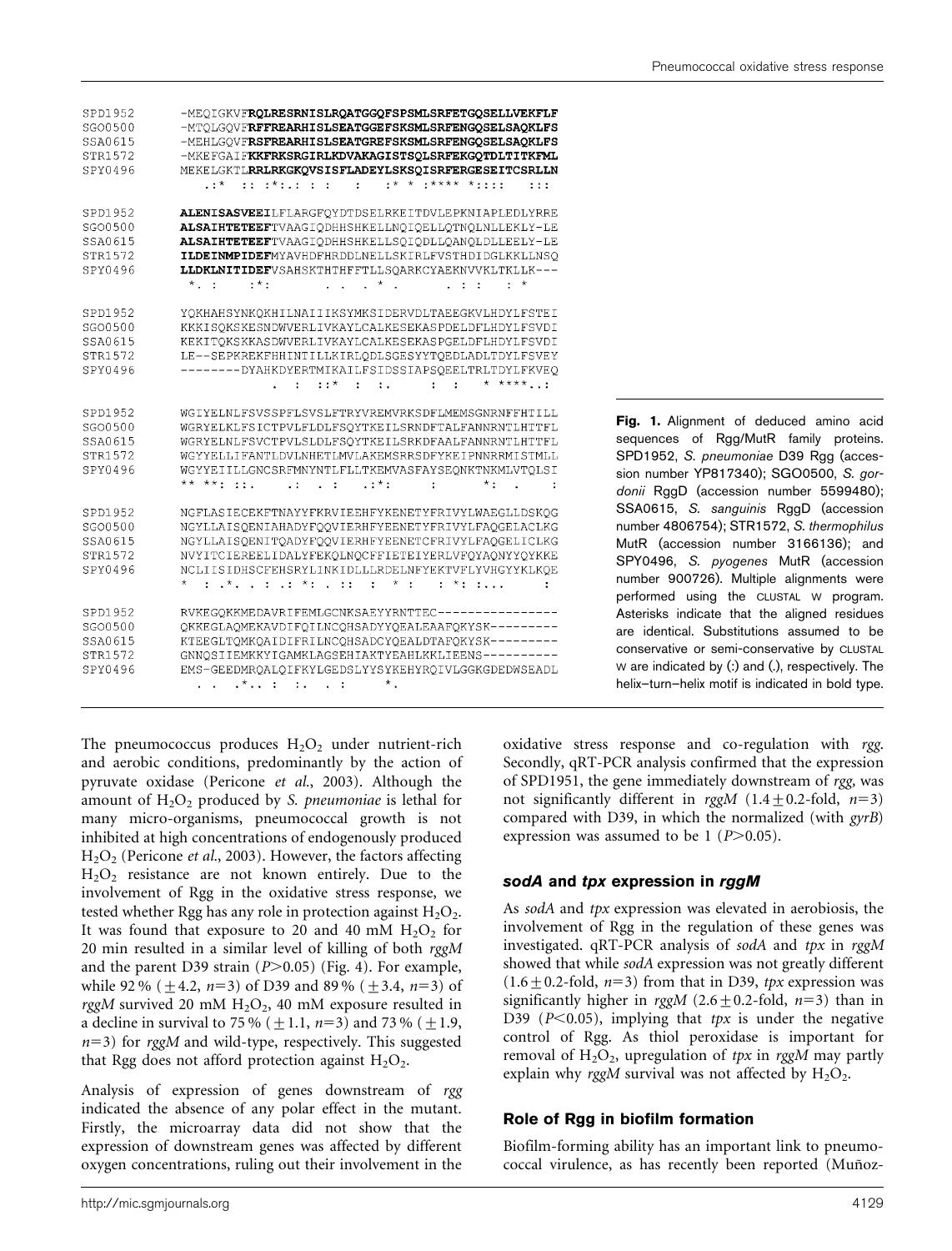| SPD1952 | ---MEQIGKVFRQLRESRNISLRQATGGQFSPSMLSRFETGQSELLVEKF                       |  |
|---------|--------------------------------------------------------------------------|--|
| SPD0999 | ---MEHLGKVFREFRTSGNYSLKEAAGESCSTSQLSRFELGESDLAVSRF                       |  |
| SPD0939 | --MKSKLGVTLRKIRKGKOISLCSVADEHLSKSOISRFERGESEISCIRL                       |  |
| SPD0144 | MIEKMELGEFYKELRLARKLKOTDVACEGLTASOLSKFELGOSMLSADKL                       |  |
| SPD1518 | --MRWDYGOIFKEIRKSKGLTOODVCGOVIHRTTLTNIEHGKVIPSFENM                       |  |
|         | $^\star$<br>$: : *$ .<br>$:  : * * :$<br>$\ddot{\phantom{0}}$            |  |
| SPD1952 | LFALENISASVEEILFLARG--FOYDTDSELRKEITDVLEPKNIAPLEDL                       |  |
| SPD0999 | FEILDNIHVTIENFMDKARN--FHNHEHVSMMAQIIPLYYSNDIAGFQKL                       |  |
| SPD0939 | INILDKLHITLDEFLILHDEDYTKTESFANLVOYIRKQYSSQSINNIACL                       |  |
| SPD0144 | ILAIQGINVTFDEFGHKLNN--YQESPHMRIGRKVVNRFAHQDIAALEQL                       |  |
| SPD1518 | VFLLEQIDMSLAEFKYICNEYHPSKRRDIIVESQNPSTFQDTRKMVELTE                       |  |
|         | 1.111<br>$\ldots$ : $\ldots$ :                                           |  |
|         |                                                                          |  |
| SPD1952 | YRREYQKHAHSYNKQKHILNAIIIKSYMKSIDERVDLTAEEGKVLHDYLF                       |  |
| SPD0999 | OREOLEKSKSSTTPLYFELNWILLOGLICORDASYDMKODDLDKVADYLF                       |  |
| SPD0939 | LSDTSDYTLNSFEKT-------MVKSILHTMDSNIIPSDEELLHLTDYLF                       |  |
| SPD0144 | LEEVDOEOMAOTYRR---LNAIVIKDAIHSLNKSYPLAEEDSEFLTTYLY                       |  |
| SPD1518 | KCQKYLKTHHDVPIQNIYRHTKIVTELRTKGFKNNHVLKDLYEEIWDYLE                       |  |
|         | $* *$<br>÷<br>$\vdots$                                                   |  |
| SPD1952 | STEIWGIYELNLFSVSSPFLSVSLFTRYVREMVRKSDFLMEMSGNRNFFH                       |  |
| SPD0999 | KTEEWTMYELILFGNLYSFYDVDYVTRIGREVMEREEFYOEISRHKRLVL                       |  |
| SPD0939 | KIEKWGYYEIILLGNCVRTINYNSYFLLTKEMLNNYIYSSLNKTNKOIVS                       |  |
| SPD0144 | AIESWTWFELYLFCNTMPFLSNODLIFLSTSLLEKSKEFKELVHNRLYMK                       |  |
| SPD1518 | PMDTWYISDLKLLGTILFFFPSENLPLLIDRIMKTIEKYKYFRETKAFLS                       |  |
|         | $\cdot$ *<br>$\cdots$ $\cdots$<br>$\mathbb{R}^n$ .                       |  |
|         |                                                                          |  |
| SPD1952 | TILLNGFLASIECEKFTNAYYFKRVIEEHFYKENETYFR-IVYLWAEGLL                       |  |
| SPD0999 | ILALNCYOHCLEHSSFYNANYFEAYTEKIIDKGIKLYER-NVFHYLKGFA                       |  |
| SPD0939 | OLAINCFILSIDKEEFSNCSYLISKIKTLLDNELNFYEO-TVFLYATGYF                       |  |
| SPD0144 | QGLLNILSELMERKLFSYIPIFEAELERMLRPYDVFEKVSWQFLKKMSVF                       |  |
| SPD1518 | SFLANLSTVYFOHHLFKECETITLOLLVLAEELK--------IYDILGFS<br>$\star$<br>$\star$ |  |
|         | $\mathbf{r}$<br>÷                                                        |  |
| SPD1952 | DSKOGRVKEGOKKMEDAVRIFEMLGCNKSAEYYRNTTEC-----                             |  |
| SPD0999 | LYOKGOCKEGCKOMOEAMHIFDVLGLPEOVAYYOEHYEKFVKS-                             |  |
| SPD0939 | EFKRCOSTSGIEKMKOAIOVFDILGENKLKLHYTDHFNKPVNKK                             |  |
| SPD0144 | LQTKGSNQKEIERFIQSLQVLENPQLTSLFELRFQQYKELID--                             |  |
| SPD1518 | OVRLGILOHNSDLIDKGITLLRLTKEEALVKILEKEINDFSNL-                             |  |
|         | .<br>÷                                                                   |  |
|         |                                                                          |  |

Fig. 2. Alignment of deduced amino acid sequences of SPD1952 paralogues. Accession numbers: Q04MT5 (SPD0144), Q04KN2 (SPD0939), Q04KH4 (SPD0999), and Q04J65 (SPD1518). The alignment was performed and formatted as described in the legend to Fig. 1.

Elías et al., 2008). Moreover, the involvement of Rgg in attachment of other bacteria has been described (Samen et al., 2006); hence, we decided to determine the biofilmforming ability of rggM. Both encapsulated strains, D39 and rggM, formed biofilm equally well, although the number of biofilm-forming bacteria was 100 times less for both strains









Fig. 4. Susceptibility of pneumococcal strains to  $H_2O_2$ . Black bars, D39; grey bars, rggM. Error bars indicate SD.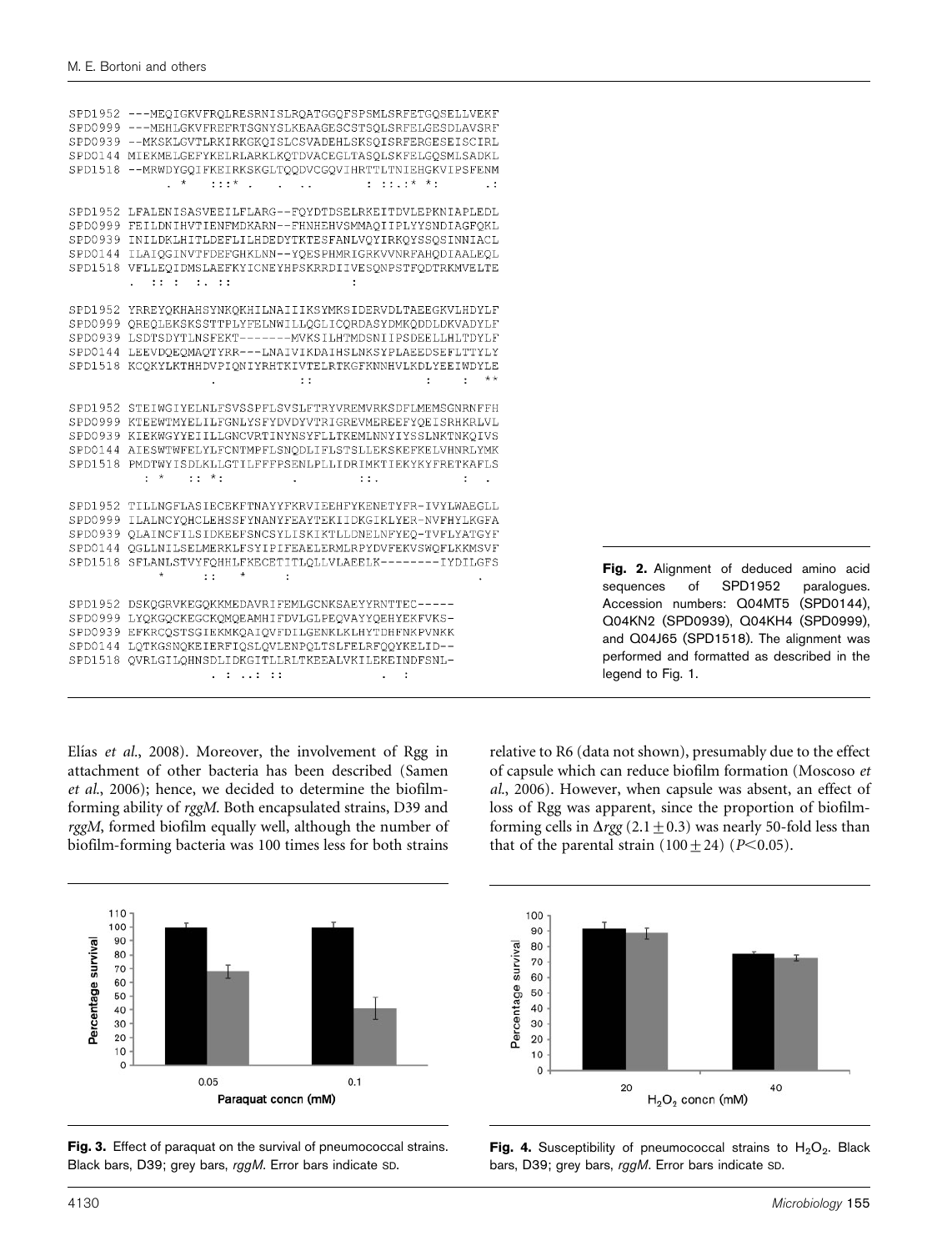#### Virulence test

In a mouse model of pneumonia it was found that rggM was less virulent than the D39 parental strain. The median survival time of the rggM-infected cohort  $(65+29 h)$  was significantly longer than that of the wild-type-infected cohort  $(45+9 \text{ h})$  (P<0.001). Moreover, the onset of disease signs was faster in the wild-type-infected group [disease scores for 24, 36 and 48 h were 2.2 ( $\pm$ 0.4), 4.4 ( $\pm$ 0.5) and 5.1 ( $\pm$ 0.4), respectively,  $n=20$  for each datum point] compared with the rggM-infected cohort [disease scores for 24, 36 and 48 h were 0.7 ( $\pm$ 0.3), 2.4 ( $\pm$ 0.4) and 2.8  $(\pm 0.5)$ , respectively, n=20 for each datum point] (P<0.05) at 24 and 36 h, and  $P<0.01$  at 48 h). While bacteraemia occurred sometime between 4 and 8 h after intranasal infection in the wild-type-infected group, bacteraemia was at least 4 h later in the rggM-infected group (Fig. 5). However, once in the blood, there was no difference in the rate of increase in numbers of the two strains, suggesting that mutation of rgg leads to attenuation of the passage of the pneumococcus from the lungs to the blood.

### **DISCUSSION**

The pneumococcus is exposed to varying levels of oxygen in different host environments; hence, efficient strategies are required to adapt to changes in oxygen concentration. This is needed not only for averting the damaging effects of oxygen radicals but also because variation in oxygen concentration has direct effects on essential traits of pneumococci, such as the regulation of capsular polysaccharide synthesis (Weiser et al., 2001), competence development (Echenique & Trombe, 2001) and membrane composition (Pesakhov et al., 2007).

We determined the pneumococcal oxidative stress response by exposing the pathogen to a constant flow of environmental oxygen, rather than superoxide-generating agents or hydrogen peroxide. This ensured that an environment similar to that present in the nasopharynx was created, and the induction of a potential shock response was avoided (Mongkolsuk & Helmann, 2002). In this study, the total number of genes with altered expression was much smaller than in similar studies profiling oxidative stress responses of various other

bacterial species (Chang et al., 2005, 2006; Mostertz et al., 2004). While 3.3 % of the pneumococcal genome-coding capacity exhibited altered expression, in other studies this has ranged from 4 to 9 %. For example, it was 4 % in Pseudomonas aeruginosa PAO1 (Chang et al., 2005), 7 % in Bacillus subtilis 168 (Mostertz et al., 2004), and 9.1 % in Staphylococcus aureus NCTC8325 (Chang et al., 2006). This could be due to a number of reasons, including genuine interspecies differences in response to oxidative stress, the nature of the stimuli, the microarrays used, and the technical and analytical procedures that were employed.

The results showed that the pneumococcus responds to oxidative stress, firstly by attempting to neutralize ROS and then by reducing the burden of damage. Through the induced expression of genes for enzymes known to deplete ROS, such as superoxide dismutase and thiol peroxidase, the pneumococcus can avert the damaging effect of ROS, while repression of transport of iron into the cell (i.e. by downregulation of ABC transporters), might prevent the formation of hydroxyl radicals. In addition, the genes essential for the synthesis of genetic material (i.e. ribonucleotide reductase system genes), are downregulated, perhaps protecting the pneumococcal nucleic acids from the potential mutagenic effect of ROS. The genes involved in carbohydrate metabolism were also upregulated in aerobiosis, presumably to meet the increased demand for metabolic energy under stress.

In aerobiosis, the expression of several bgl genes was increased. These genes are involved in carbohydrate utilization, transport and regulation (Amster-Choder & Wright, 1997; Amster-Choder, 2005). In addition we observed overexpression of PTS genes, notably SP2036 and SP2038 (the same as SPR1847 and SPR1849, respectively). PTS systems have a role in attachment to surfaces in S. mutans and Vibrio cholerae (Abranches et al., 2006; Houot & Watnick, 2008), but further work is required to establish whether these genes have a similar function in S. pneumoniae. Although upregulation of bgl and PTS system genes was observed in aerobiosis, differential expression may also be due to modification of metabolism for adaptation to aerobic growth conditions.

In bacteria, ABC transporters are mainly implicated in nutrient uptake and removal of toxins and antibiotics



Fig. 5. Numbers of pneumococci in the blood of mice infected intranasally with D39 (*¤*) or  $rggM$  ( $\blacksquare$ ). Each point is the mean  $log_{10}(c.f.u.)$  $ml^{-1}$ ) from 20 mice, except at 4 and 8 h, which are from 10 mice. Error bars indicate SEM.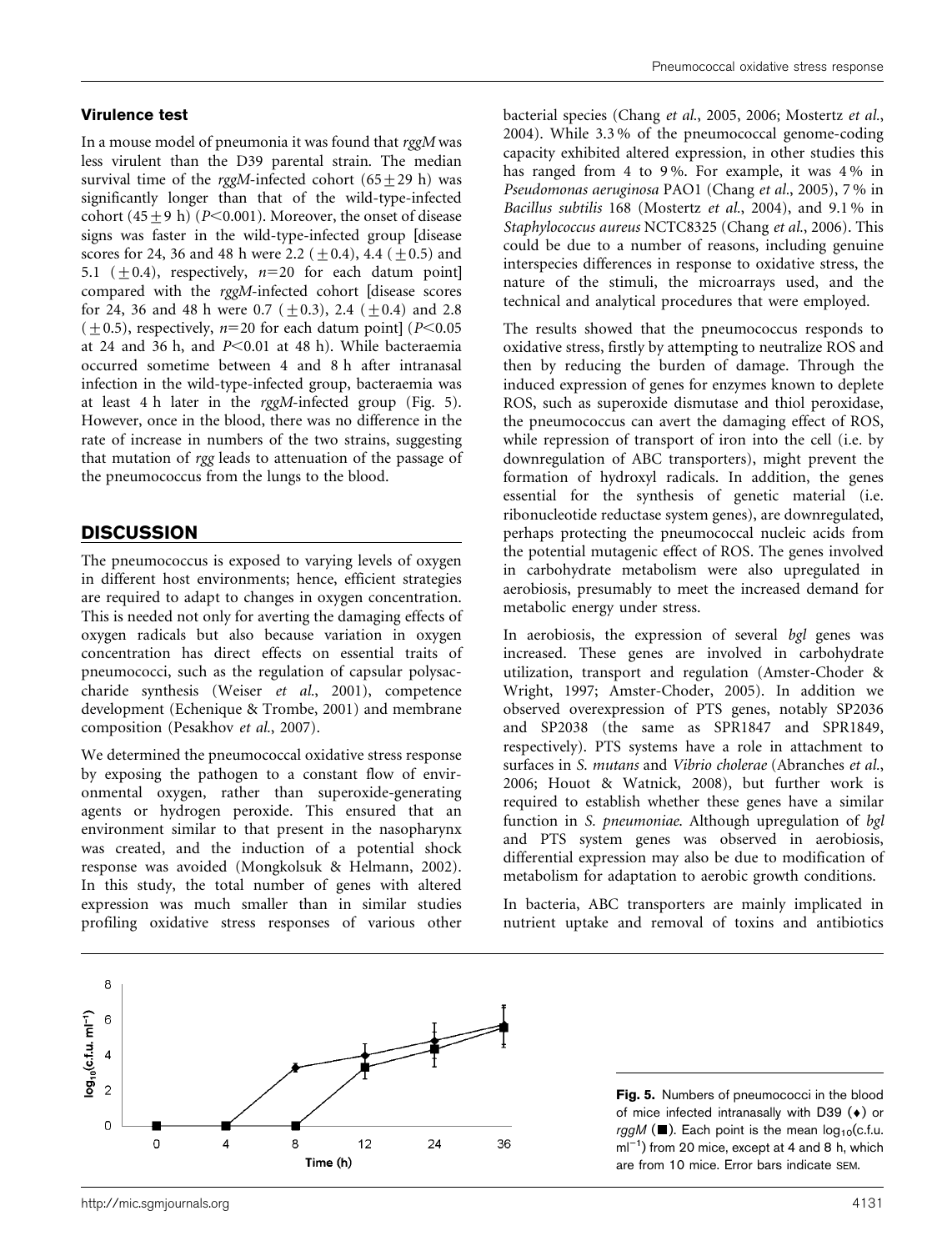(Ulijasz et al., 2004). In aerobiosis, the expression of several ABC transporter genes decreased, including fatD, fatC, fatE and fatB, which form an iron transport operon (Ulijasz et al., 2004). This may be an adaptive response to oxidative stress by reducing levels of intracellular iron, consequently preventing the production of hydroxyl ion via the Fenton reaction (Touati, 2000).

The ribonucleotide reductase systems provide deoxyribonucleoside triphosphates needed for DNA synthesis. Their synthesis is influenced strongly by oxygen in other bacteria (Torrents et al., 2001). In this study we found upregulation of three deoxyribonucleoside triphosphate synthesis genes, nrd, in anaerobiosis. nrdG has been found to be upregulated during infection of blood and the central nervous system, where the concentration of oxygen is low (Orihuela et al., 2004), suggesting the importance of the ribonucleotide reductase system in pneumococcal anaerobic growth.

The proportion of hypothetical and conserved hypothetical genes with altered expression in aerobiosis (39 %) outweighed the genomic representation of these classes: 32.7 and 26 % of genome-coding capacity in type 2 and 4 strains, respectively (Lanie et al., 2007; Tettelin et al., 2002). This suggests that some of these genes have a direct role in the oxidative stress response. Indeed, increased expression of some of the hypothetical and conserved hypothetical genes has also been documented in various other experimental models (Martin-Galiano et al., 2005; Orihuela et al., 2004).

The second line of defence against oxidative stress may be mediated by competence and genome plasticity, as we found increased expression of several pneumococcal genes linked to competence and transposition upon exposure to air. Induction of genetic diversity is a way of bacterial adaptation, and can result in enhanced virulence. Oxygen is known to control competence development (Echenique et al., 2000), and induction of competence increases pneumococcal pneumonia (Oggioni et al., 2006). When the pneumococci were subject to aerobiosis, comF [also referred to as comFC (sp2207)], cglD (sp2050) and cglC (sp2051) were upregulated.  $cglC$  and  $cglD$  belong to the  $cgl$ locus, which has been described as crucial for the production of competence (Pestova & Morrison, 1998). On the other hand, comF (Rimini et al., 2000) is believed to be important for the late stages of competence (Dagkessamanskaia et al., 2004), as it is in B. subtilis (Ogura et al., 2002).

The Rgg-mediated response was identified as the third mechanism against oxidative stress. We defined a role for pneumococcal rgg in oxidative stress, biofilm formation and virulence. It was found that mutation of rgg renders pneumococci more susceptible to oxidative stress. A similar phenotypic effect has also been reported for an rgg mutant of S. pyogenes, which is more sensitive to paraquat (Chaussee et al., 2004). We found that rgg mutation did not alter pneumococcal susceptibility to peroxide; however, mutation of an rgg-like gene renders S.

pyogenes resistant to peroxide (Pulliainen et al., 2008), probably due to upregulation of thiol peroxidase in rggM, as we determined in this study.

The virulence studies demonstrated that mutation of rgg renders the pneumococcus less virulent than the wild-type strain, and sepsis occurs later in an rggM-infected cohort than in the wild-type-infected group. This could be due to the mutant's susceptibility to oxidative stress and consequently a decreased ability to colonize and invade. However, given that Rgg has a comprehensive effect on various metabolic pathways, such as amino acid and carbohydrate metabolism (Chaussee et al., 2003, 2004; Pulliainen et al., 2008), the reduction in virulence is unlikely to be wholly explained by susceptibility to oxidative stress. Hence, a comprehensive understanding of the role of Rgg in pneumococcal biology requires the study of various regulatory networks affected by this protein, including regulation of the oxidative stress response and genome plasticity. In contrast to the pneumococcus, an rgg mutant of S. pyogenes has been found to be more virulent than its parental strain in a murine intraperitoneal infection model (Chaussee et al., 2003, 2004; Pulliainen et al., 2008). The discrepancy between results is likely to be due to the divergent roles of Rgg in these micro-organisms. Although both the pneumococcal and the S. pyogenes rgg have a helix–turn– helix motif at the 5' end of the coding sequence that is characteristic of Rgg transcriptional regulators (Dmitriev et al., 2008), the sequence similarity between these two genes is low (18 %).

Overall, the results of this project indicated that the oxidative response in S. pneumoniae is not limited to overexpression of a few genes but it is manifested by the concerted action of complex and integrated pathways.

## ACKNOWLEDGEMENTS

This work was supported by Consejo Nacional de Ciencia y Tecnología (CONACyT), Mexico, and The Wellcome Trust  $(078763/Z/05/Z)$ . We acknowledge BuG@S (the Bacterial Microarray Group at St George's, University of London) for supply of the microarray and advice, and The Wellcome Trust for funding the multi-collaborative microbial pathogen microarray facility under its Functional Genomics Resources Initiative.

## REFERENCES

Abranches, J., Candella, M. M., Wen, Z. T., Baker, H. V. & Burne, R. A. (2006). Different roles of EIIAB<sup>Man</sup> and EII<sup>Glc</sup> in regulation of energy metabolism, biofilm development, and competence in Streptococcus mutans. J Bacteriol 188, 3748–3756.

Alloing, G., Granadel, C., Morrison, D. A. & Claverys, J. P. (1996). Competence pheromone, oligopeptide permease, and induction of competence in Streptococcus pneumoniae. Mol Microbiol 21, 471–478.

Amster-Choder, O. (2005). The bgl sensory system: a transmembrane signaling pathway controlling transcriptional antitermination. Curr Opin Microbiol 8, 127–134.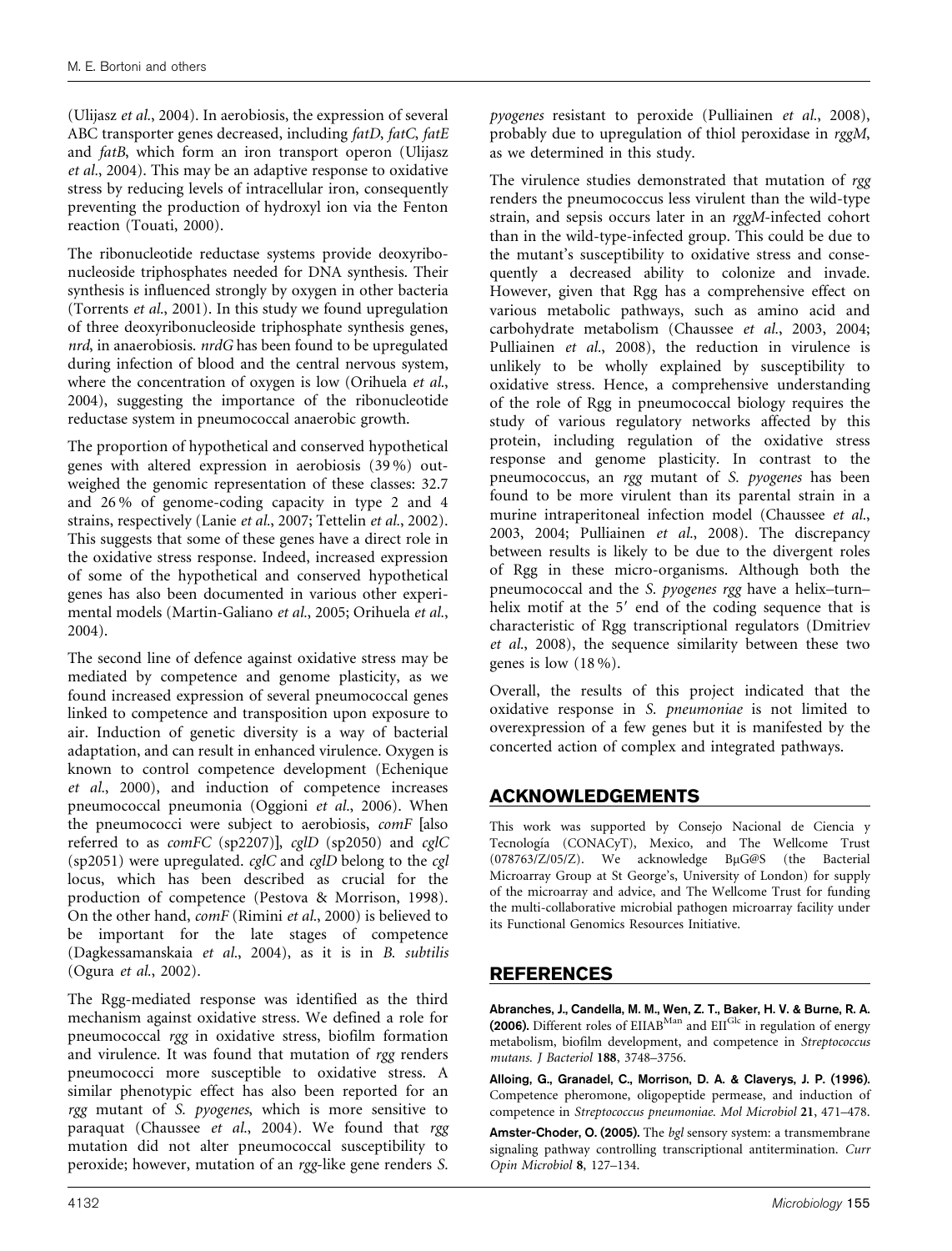Amster-Choder, O. & Wright, A. (1997). BglG, the response regulator of the Escherichia coli bgl operon, is phosphorylated on a histidine residue. J Bacteriol 179, 5621–5624.

Atack, J. M., Harvey, P., Jones, M. A. & Kelly, D. J. (2008). The Campylobacter jejuni thiol peroxidases Tpx and Bcp both contribute to aerotolerance and peroxide-mediated stress resistance but have distinct substrate specificities. J Bacteriol 190, 5279–5290.

Auzat, I., Chapuy-Regaud, S., Le Bras, G., Dos Santos, D., Ogunniyi, A. D., Le Thomas, I., Garel, J. R., Paton, J. C. & Trombe, M. C. (1999). The NADH oxidase of Streptococcus pneumoniae: its involvement in competence and virulence. Mol Microbiol 34, 1018–1028.

Cha, M. K., Kim, W. C., Lim, C. J., Kim, K. & Kim, I. H. (2004). Escherichia coli periplasmic thiol peroxidase acts as lipid hydroperoxide peroxidase and the principal antioxidative function during anaerobic growth. J Biol Chem 279, 8769–8778.

Chang, W., Small, D. A., Toghrol, F. & Bentley, W. E. (2005). Microarray analysis of Pseudomonas aeruginosa reveals induction of pyocin genes in response to hydrogen peroxide. BMC Genomics 6, 115.

Chang, W., Small, D. A., Toghrol, F. & Bentley, W. E. (2006). Global transcriptome analysis of Staphylococcus aureus response to hydrogen peroxide. J Bacteriol 188, 1648–1659.

Chaussee, M. S., Somerville, G. A., Reitzer, L. & Musser, J. M. (2003). Rgg coordinates virulence factor synthesis and metabolism in Streptococcus pyogenes. J Bacteriol 185, 6016–6024.

Chaussee, M. A., Callegari, E. A. & Chaussee, M. S. (2004). Rgg regulates growth phase-dependent expression of proteins associated with secondary metabolism and stress in Streptococcus pyogenes. J Bacteriol 186, 7091–7099.

Cianciotto, N. P. (2001). Pathogenicity of Legionella pneumophila. Int J Med Microbiol 291, 331–343.

Dagkessamanskaia, A., Moscoso, M., Henard, V., Guiral, S., Overweg, K., Reuter, M., Martin, B., Wells, J. & Claverys, J. P. (2004). Interconnection of competence, stress and CiaR regulons in Streptococcus pneumoniae: competence triggers stationary phase autolysis of ciaR mutant cells. Mol Microbiol 51, 1071–1086.

Dmitriev, A. V., McDowell, E. J. & Chaussee, M. S. (2008). Inter- and intraserotypic variation in the Streptococcus pyogenes Rgg regulon. FEMS Microbiol Lett 284, 43–51.

Echenique, J. R. & Trombe, M. C. (2001). Competence repression under oxygen limitation through the two-component MicAB signaltransducing system in Streptococcus pneumoniae and involvement of the PAS domain of MicB. J Bacteriol 183, 4599–4608.

Echenique, J. R., Chapuy-Regaud, S. & Trombe, M. C. (2000). Competence regulation by oxygen in Streptococcus pneumoniae: involvement of ciaRH and comCDE. Mol Microbiol 36, 688–696.

Giuliodori, A. M., Gualerzi, C. O., Soto, S., Vila, J. & Tavio, M. M. (2007). Review on bacterial stress topics. Ann N Y Acad Sci 1113, 95–104.

Green, G. H. & Diggle, P. J. (2007). On the operational characteristics of the Benjamini and Hochberg false discovery rate procedure. Stat Appl Genet Mol Biol 6, Article27.

Horton, R. M., Cai, Z. L., Ho, S. N. & Pease, L. R. (1990). Gene splicing by overlap extension: tailor-made genes using the polymerase chain reaction. Biotechniques 8, 528–535.

Hoskins, J., Alborn, W. E., Jr, Arnold, J., Blaszczak, L. C., Burgett, S., DeHoff, B. S., Estrem, S. T., Fritz, L., Fu, D. J. & other authors (2001). Genome of the bacterium Streptococcus pneumoniae strain R6. J Bacteriol 183, 5709–5717.

Houot, L. & Watnick, P. I. (2008). A novel role for enzyme I of the Vibrio cholerae phosphoenolpyruvate phosphotransferase system in regulation of growth in a biofilm. J Bacteriol 190, 311–320.

Kadioglu, A., Weiser, J. N., Paton, J. C. & Andrew, P. W. (2008). The role of Streptococcus pneumoniae virulence factors in host respiratory colonization and disease. Nat Rev Microbiol 6, 288–301.

Kreikemeyer, B., McIver, K. S. & Podbielski, A. (2003). Virulence factor regulation and regulatory networks in Streptococcus pyogenes and their impact on pathogen–host interactions. Trends Microbiol 11, 224–232.

Lampe, D. J., Churchill, M. E. & Robertson, H. M. (1996). A purified mariner transposase is sufficient to mediate transposition in vitro. EMBO J 15, 5470–5479.

Lanie, J. A., Ng, W. L., Kazmierczak, K. M., Andrzejewski, T. M., Davidsen, T. M., Wayne, K. J., Tettelin, H., Glass, J. I. & Winkler, M. E. (2007). Genome sequence of Avery's virulent serotype 2 strain D39 of Streptococcus pneumoniae and comparison with that of unencapsulated laboratory strain R6. J Bacteriol 189, 38–51.

Livak, K. J. & Schmittgen, T. D. (2001). Analysis of relative gene expression data using real-time quantitative PCR and the  $2^{-\Delta\Delta CT}$ method. Methods 25, 402–408.

Martin, B., Prudhomme, M., Alloing, G., Granadel, C. & Claverys, J. P. (2000). Cross-regulation of competence pheromone production and export in the early control of transformation in Streptococcus pneumoniae. Mol Microbiol 38, 867–878.

Martin-Galiano, A. J., Overweg, K., Ferrandiz, M. J., Reuter, M., Wells, J. M. & de la Campa, A. G. (2005). Transcriptional analysis of the acid tolerance response in Streptococcus pneumoniae. Microbiology 151, 3935–3946.

McCluskey, J., Hinds, J., Husain, S., Witney, A. & Mitchell, T. J. (2004). A two-component system that controls the expression of pneumococcal surface antigen A (PsaA) and regulates virulence and resistance to oxidative stress in Streptococcus pneumoniae. Mol Microbiol 51, 1661–1675.

McDougald, D., Gong, L., Srinivasan, S., Hild, E., Thompson, L., Takayama, K., Rice, S. A. & Kjelleberg, S. (2002). Defences against oxidative stress during starvation in bacteria. Antonie Van Leeuwenhoek 81, 3–13.

Mongkolsuk, S. & Helmann, J. D. (2002). Regulation of inducible peroxide stress responses. Mol Microbiol 45, 9–15.

Morton, D. B. (1985). Pain and laboratory animals. Nature 317, 106.

Moscoso, M., Garcia, E. & Lopez, R. (2006). Biofilm formation by Streptococcus pneumoniae: role of choline, extracellular DNA, and capsular polysaccharide in microbial accretion. J Bacteriol 188, 7785– 7795.

Mostertz, J., Scharf, C., Hecker, M. & Homuth, G. (2004). Transcriptome and proteome analysis of Bacillus subtilis gene expression in response to superoxide and peroxide stress. Microbiology 150, 497–512.

Muñoz-Elías, E. J., Marcano, J. & Camilli, A. (2008). Isolation of Streptococcus pneumoniae biofilm mutants and their characterization during nasopharyngeal colonization. Infect Immun 76, 5049–5061.

Neves, A. R., Pool, W. A., Kok, J., Kuipers, O. P. & Santos, H. (2005). Overview on sugar metabolism and its control in Lactococcus lactis – the input from in vivo NMR. FEMS Microbiol Rev 29, 531–554.

Oggioni, M. R., Trappetti, C., Kadioglu, A., Cassone, M., Iannelli, F., Ricci, S., Andrew, P. W. & Pozzi, G. (2006). Switch from planktonic to sessile life: a major event in pneumococcal pathogenesis. Mol Microbiol 61, 1196–1210.

Ogura, M., Yamaguchi, H., Kobayashi, K., Ogasawara, N., Fujita, Y. & Tanaka, T. (2002). Whole-genome analysis of genes regulated by the Bacillus subtilis competence transcription factor ComK. J Bacteriol 184, 2344–2351.

Orihuela, C. J., Radin, J. N., Sublett, J. E., Gao, G., Kaushal, D. & Tuomanen, E. I. (2004). Microarray analysis of pneumococcal gene expression during invasive disease. Infect Immun 72, 5582–5596.